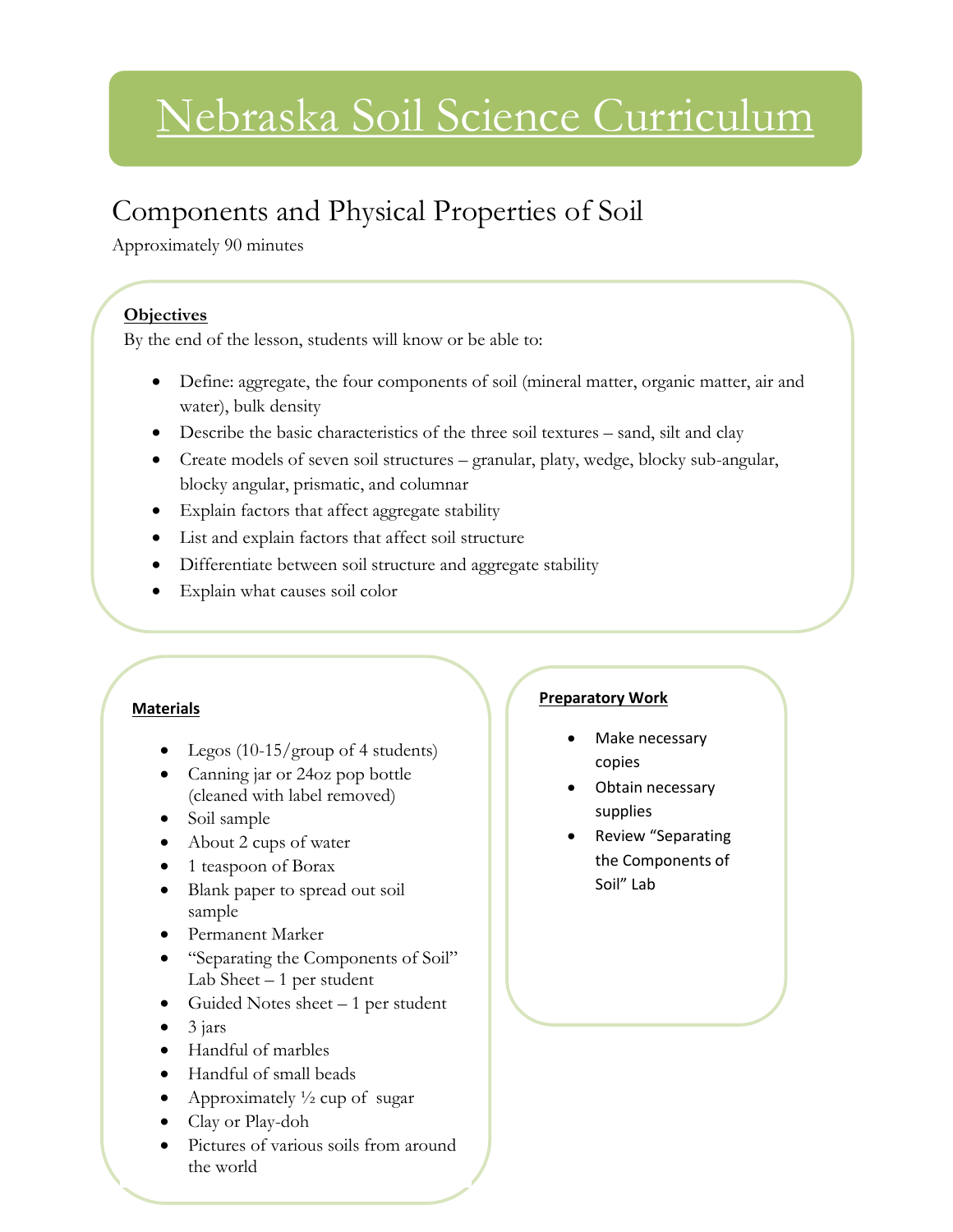### Enroll the Participants – Approximately 7 minutes

l

Students will build a house with Legos. Divide the class into groups of four students and give each group a bag of 10-15 different Legos. Instruct the class to work with their group to build a house with their Legos in 2 minutes. After two minutes, guide the class through a discussion about similarities and differences in the houses. Relate these similarities and differences to soils components and properties. Although each group made a house, they all are made up of different sizes, colors, design and shapes. Explain to your class that soil is just like these houses, it varies in shape, size, design, and color. In this lesson, students will gain and demonstrate an understanding of soils components and physical properties.

*Note: You could substitute children's blocks, office supplies, or any variety of materials for the Legos in this activity.* 

Provide the Experience – Definition and description of soil characteristics and components– Approximately 15 minutes set up, 24 hour wait time, and 10 minute data collection and review

Using the "Separating the Components of Soil Lab", verbally discuss the steps of the lab. Have students prepare their soil sample and fill their jar. When they finish shaking the jars, place them in an area where they won't be disturbed for at least 24 hours.

After 24 hours, have students carefully observe their samples, record data, and complete the discussion questions.

*Note: This lab can be done in small groups rather than individually. Also, it is important that the jars are not disturbed during settling and observing.*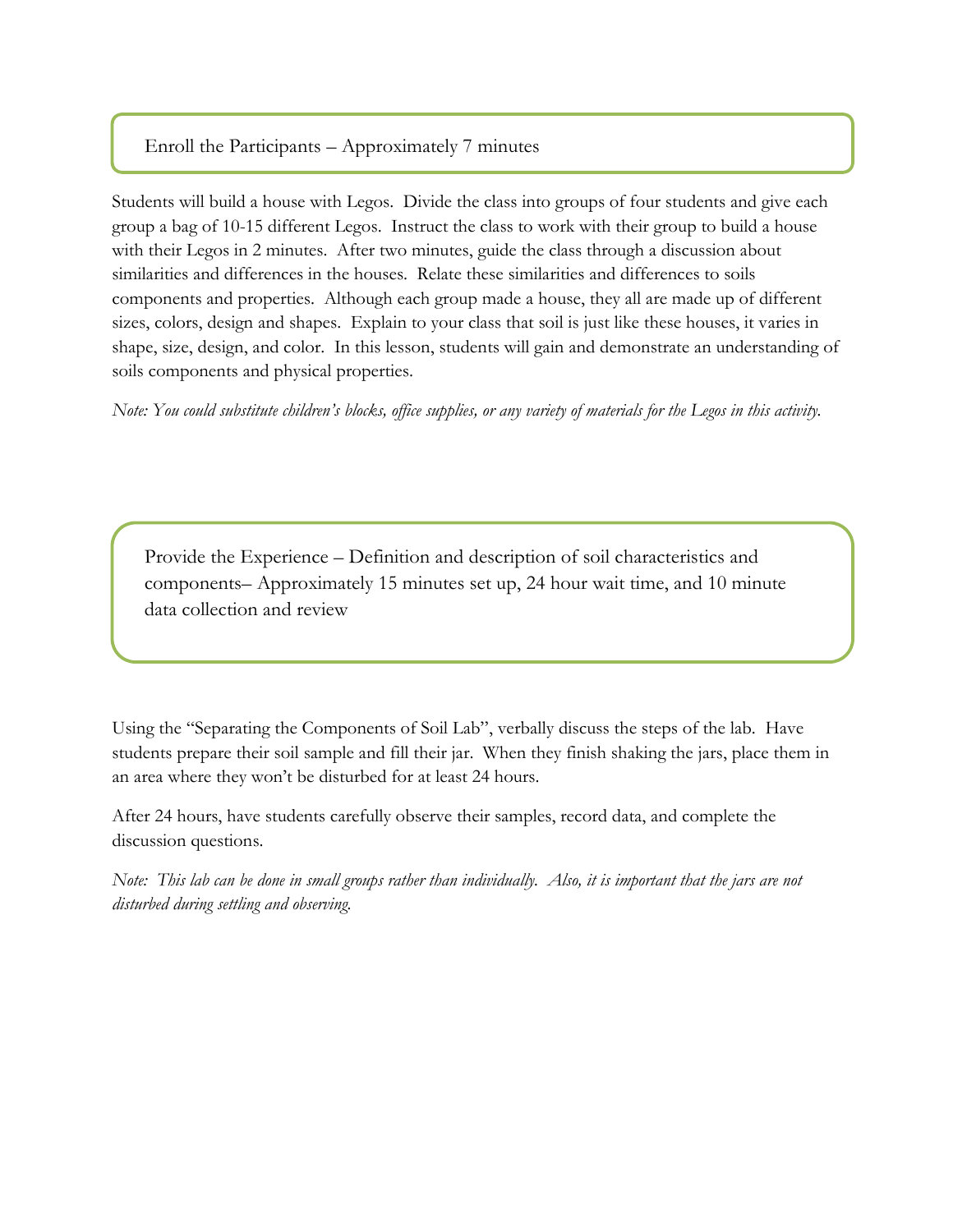#### Label the Information – Approximately 2 minutes

Instruct students to record the four components of soil and the basic characteristics of soil texture in their guided notes.

Sand:  $> 2$ mm Silt .05-2.0mm  $Clay < 05$ mm

The four components of soil include: mineral matter 45%, organic matter 5%, air 25%, and water 25%. Therefore, soil is 50% solid and 50% pore space.

Demonstrate the Relevance – Approximately 5 minutes

Pass around 3 jars: one containing marbles, another containing small beads, and the third sugar. Use this visual to facilitate discussion on particle size and pore space. Consider using the following discussion points:

- The larger the particle sizes of a soil, the larger the pore space.
- The ration to soil and water will change with the dampness of soil.
- Most soils are a mixture of many different sized particles.
- What impacts particle size during soil formation?

Provide the Experience – Create model of seven soil structures, explain factors that affect aggregate stability and soil structure, and definition of bulk density – Approximately 10 minutes

Show students the slide with the seven soil structure pictures and provide each student with clay. Encourage students to select one type of soil structure and build a model, tell them not to discuss their model during construction. After a few minutes, as students complete their model, guide the class through a gallery walk of the different models. As students identify each other's model, have them discuss each type of aggregate. Keep models intact to use throughout the class today.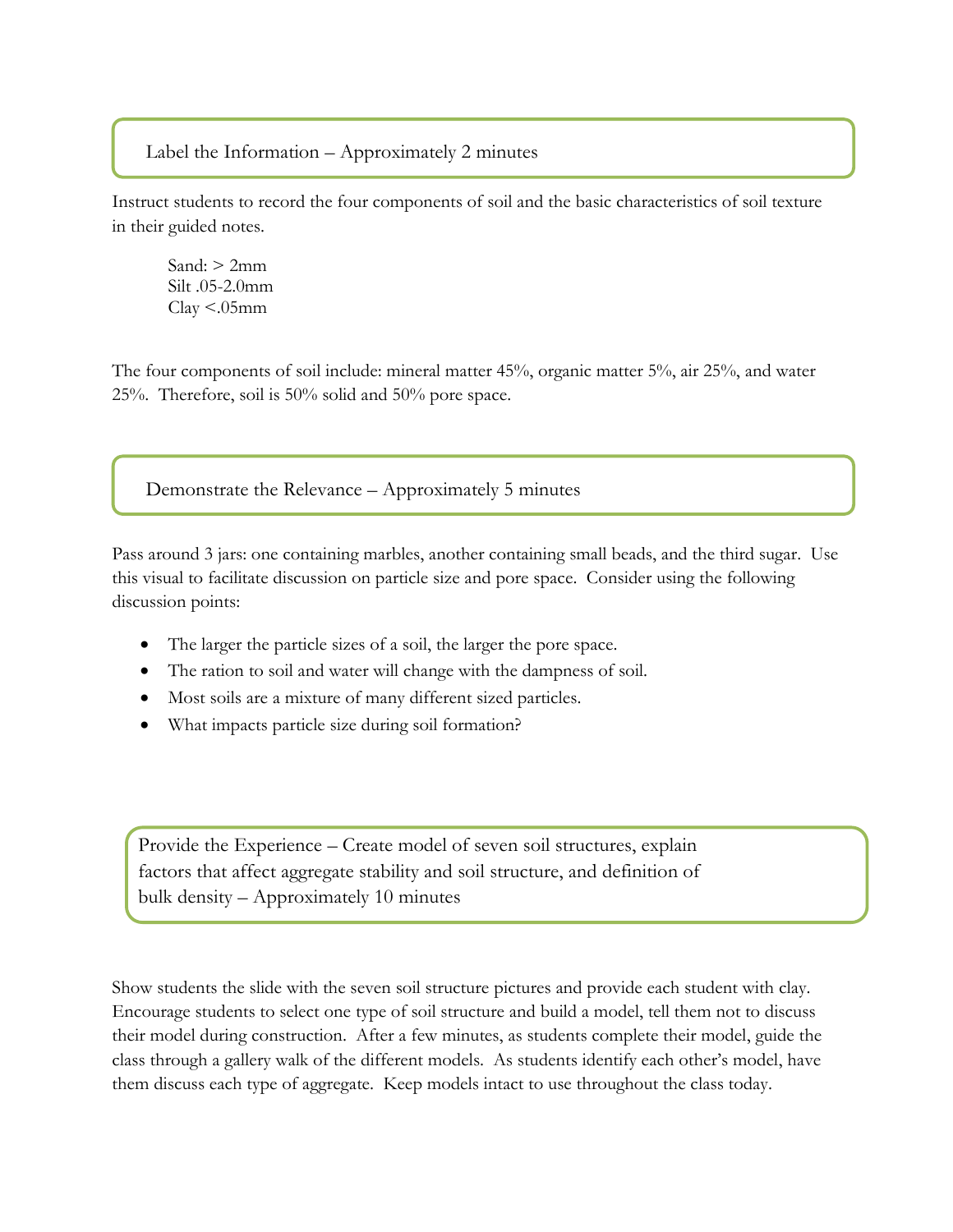### Label the Information – Approximately 5 minutes

Encourage students to draw a diagram of each structure on their guided notes sheet.

Share with students the definition for soil structure, aggregates, and bulk density. Refer back to the clay models as appropriate.

- Soil structure is the way in which the individual particles (sand, silt, and clay) are arranged into larger distinct aggregates.
- Soil aggregates are groups of soil particles, often called peds, which bind together more strongly than to neighboring particles and can usually be separated easily.

Demonstrate the Relevance – Approximately 10 minutes

Discuss factors that affect soil structure and aggregate stability. Students should capture this in their guided notes.

Aggregate stability

- Amount of clay
- Chemical elements
- Organic matter
- Biological activity

Soil structure

- Organic matter
- Soil organisms
- Tillage
- Freezing and thawing
- Water movement

Guide a discussion differentiating between soil structure and aggregate stability. Students should highlight this discussion in their notes using the Venn diagram. Consider using the following information to help facilitate discussion.

- All soil-forming factors, especially climate, influence the type of structure that develops within soil.
- Consider the definition of soil structure and aggregates.
- How are aggregates and soil structure related?
- Use models to demonstrate aggregate stability and soil structure.

Explain that there are many other differences in soil, including color.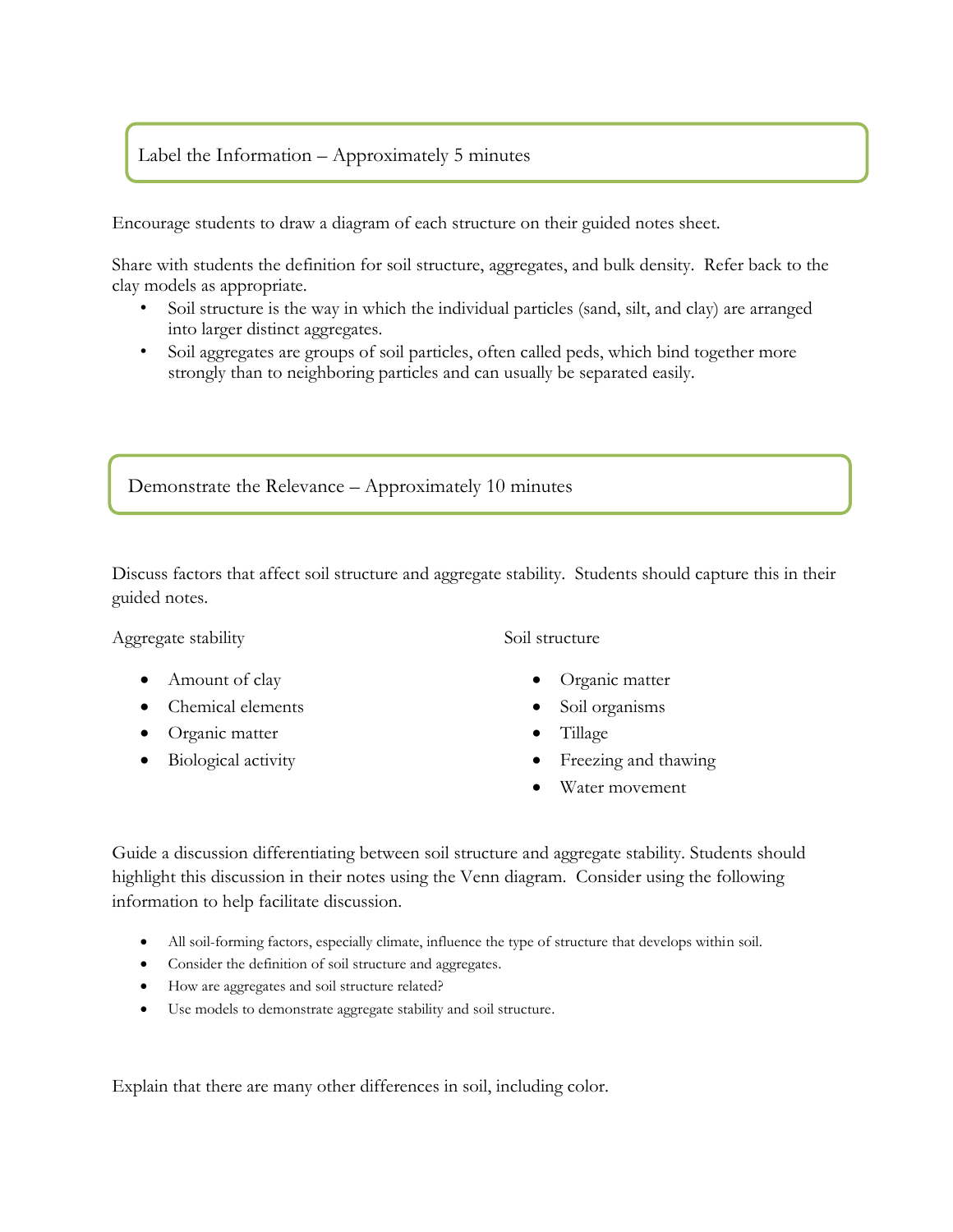Provide the Experience – Explain the causes and indications of soil color – Approximately 5 minutes

Gather pictures of a variety of soils in several colors from around the world.

*Examples: red desert sand in Arizona, gray deserts in Nevada, white sands of New Mexico, black soils of the mid-west, redbeds in Oklahoma, yellow soil of the Yellow River beds in China, or green sands of Hawaii*.

Show the students each picture and have them guess where each soil can be found.

With a partner have the students discuss, "What causes color differences in soil?" Have a few students share highlights from their discussion.

Thank students for their thoughts and participation.

Label the Information – Approximately 5 minutes

Instruct students to write the two main causes of color in soil; humus content and iron compounds in their guided note.

Also discuss and record the basic soil color indications:

- Indicator of different soil types
- Indicator of certain physical and chemical characteristics
- Due to humus content and chemical nature of the iron in the soil

Demonstrate the Relevance – Approximately 5 minutes

Show students the Soil Organic Matter Color Chart and explain its use for measuring soil organic matter. Preview the Measuring the Organic Matter Lab in the next lesson. Pass the chart around and encourage students to predict the amount of organic matter in area soils.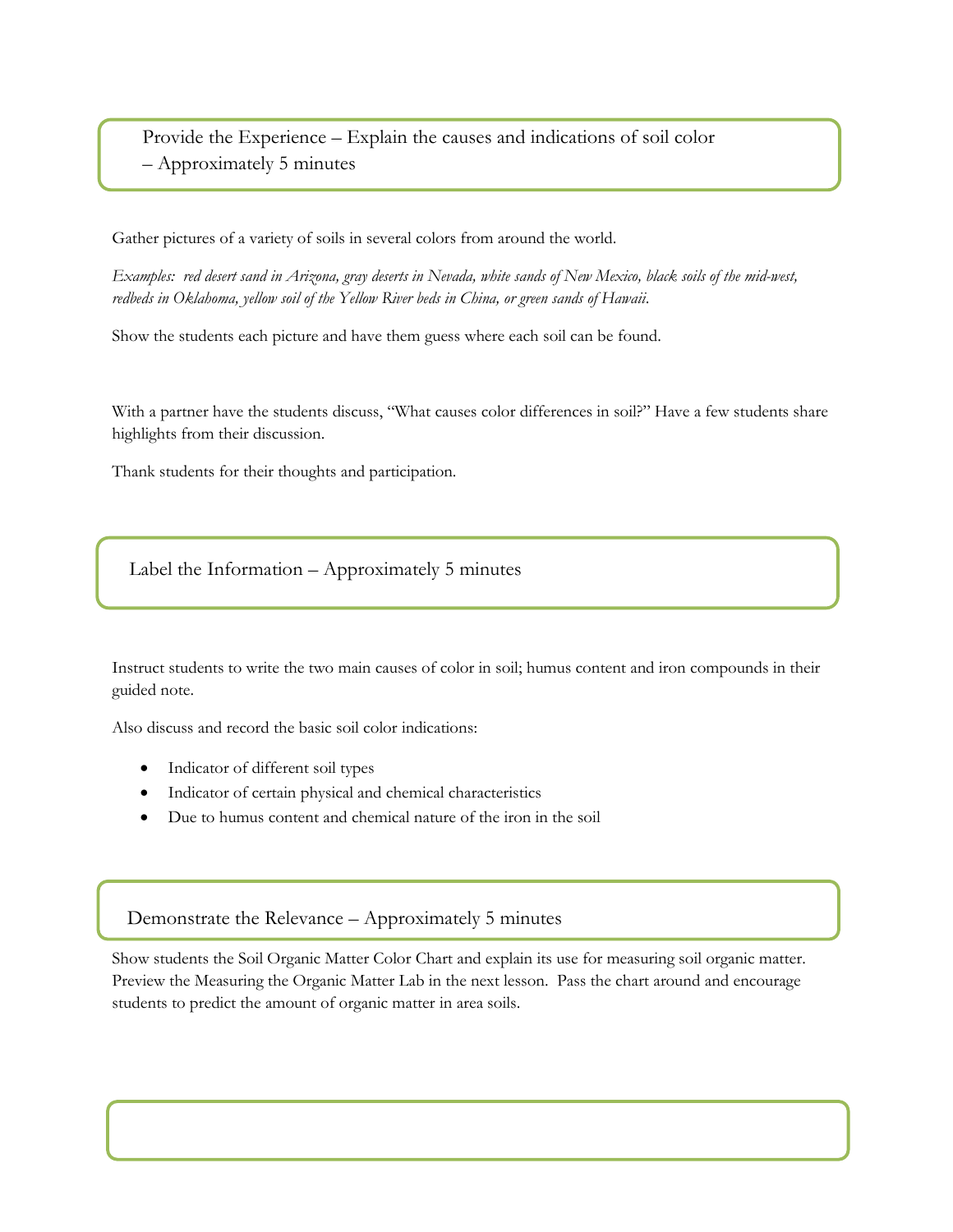Review the Content – Approximately 10 minutes

Instruct students to create a "Top 10 List of Components and Physical Properties of Soil" Students should revisit their guided notes sheet to help them review information. You might consider having students work with partners or in small groups to encourage discussion. Have students share one item from each list.

Celebrate Students Successes – Approximately 2 minutes

Thank students for their contributions to the class and describe how they can make more informed choices about soil management. If you students will participate in the Land Evaluation Competition, explain to them that their knowledge of components and physical properties of soil will help them differentiate soil horizons and determine soil texture and permeability.

Preview the material that will be covered in the next lesson.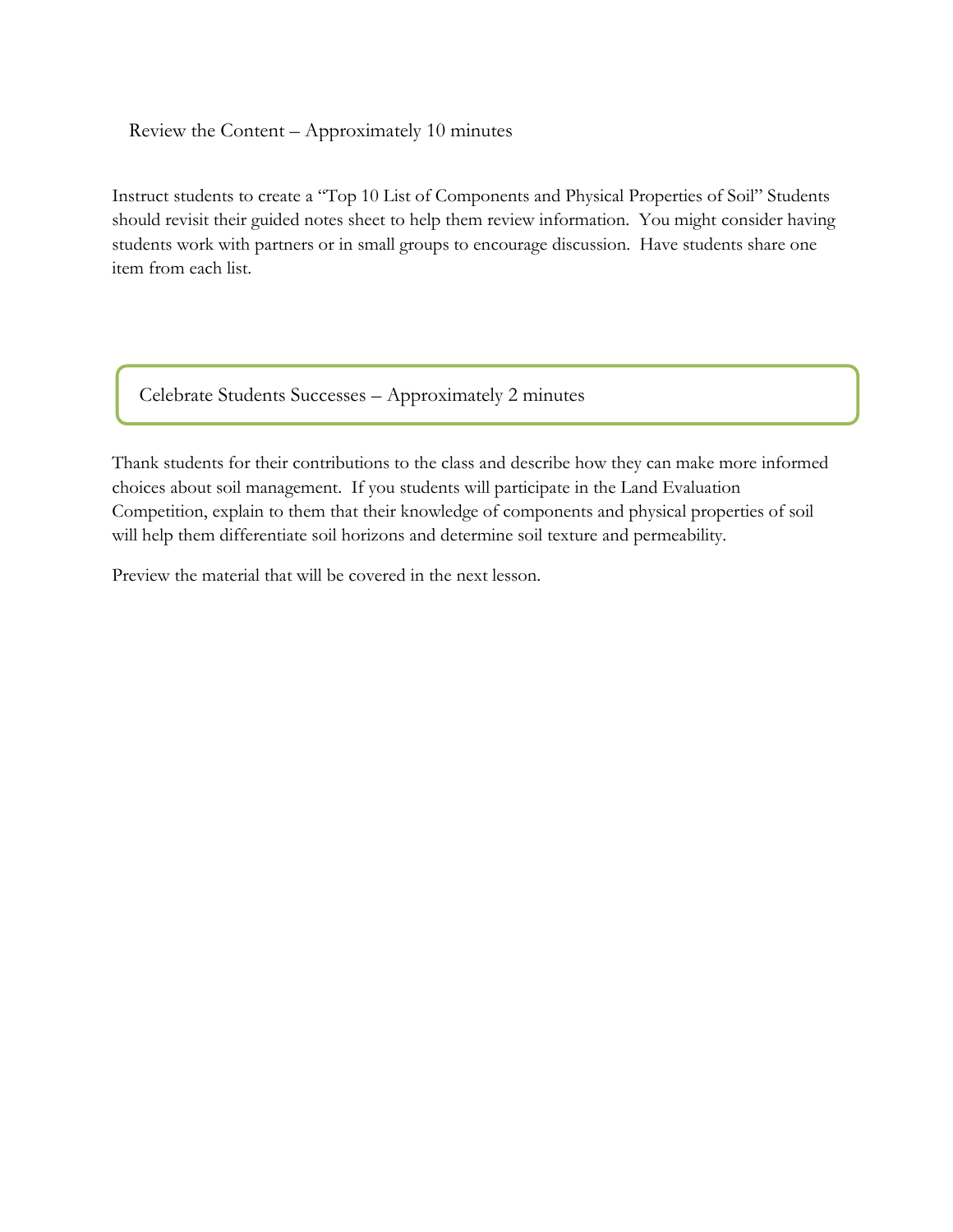Guided Notes: Components and Physical Properties of Soil

Completed by\_\_\_\_\_\_\_\_\_\_\_\_\_\_\_\_\_\_\_\_\_\_

## Components of Soil

Solid portions -  $\frac{9}{6}$  of soil volume: mineral and organic matter.

> \_\_\_\_\_\_\_\_\_\_\_\_\_\_\_\_\_\_\_\_\_\_, which  $\overline{\text{ accounts for about } \_\_\_\%}$  of the soil, is partially decomposed rock material. It is the sand, silt, and clay that is found in the soil.



 \_\_\_\_\_\_\_\_\_\_\_\_\_\_\_\_\_\_\_\_\_\_, which accounts for about \_\_\_\_\_% of the soil, is partially decomposed plant and animal matter. Most organic matter is from plant leaves, roots, and stems.

Pore spaces \_\_\_\_\_\_% of soil volume: air and water.

- accounts for about  $\frac{1}{2}$  % of the soil. When soils are wet the amount of air will be less. When soils are dry the amount of air will be more.
- which accounts for about  $\frac{9}{6}$  of the soil, is also part of the pore space in the soil. When it rains water will enter the soil or flow off of the soil's surface.

## Soil Particle Size

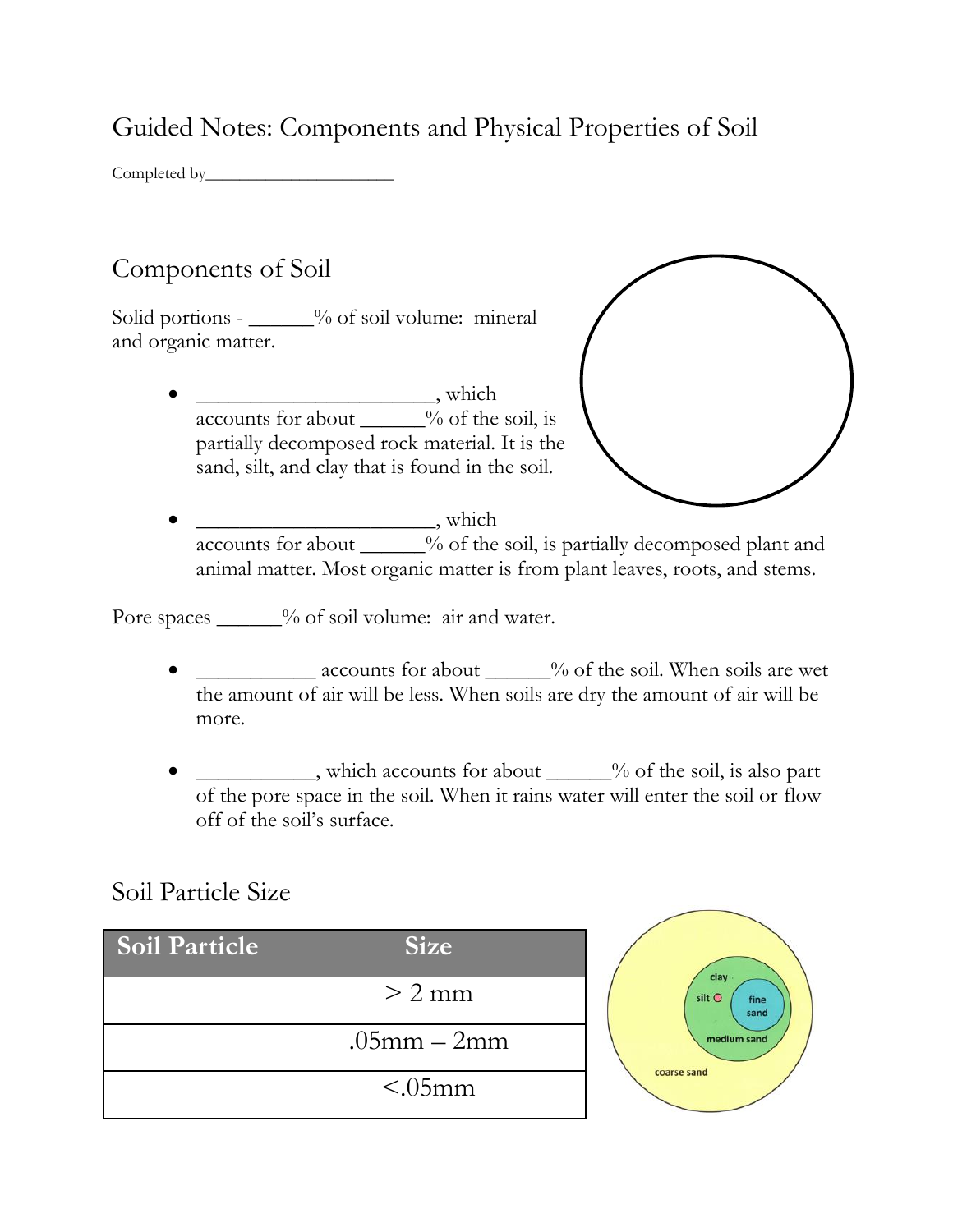# Draw the Soil Structure:

| Granular                  | Platy                 | Wedge     |
|---------------------------|-----------------------|-----------|
| <b>Blocky Sub-Angular</b> | <b>Blocky Angular</b> | Prismatic |
|                           |                       |           |
|                           |                       |           |
|                           |                       |           |
| Columnar                  |                       |           |
|                           |                       |           |
|                           |                       |           |
|                           |                       |           |

Soil Structure

Soil Aggregates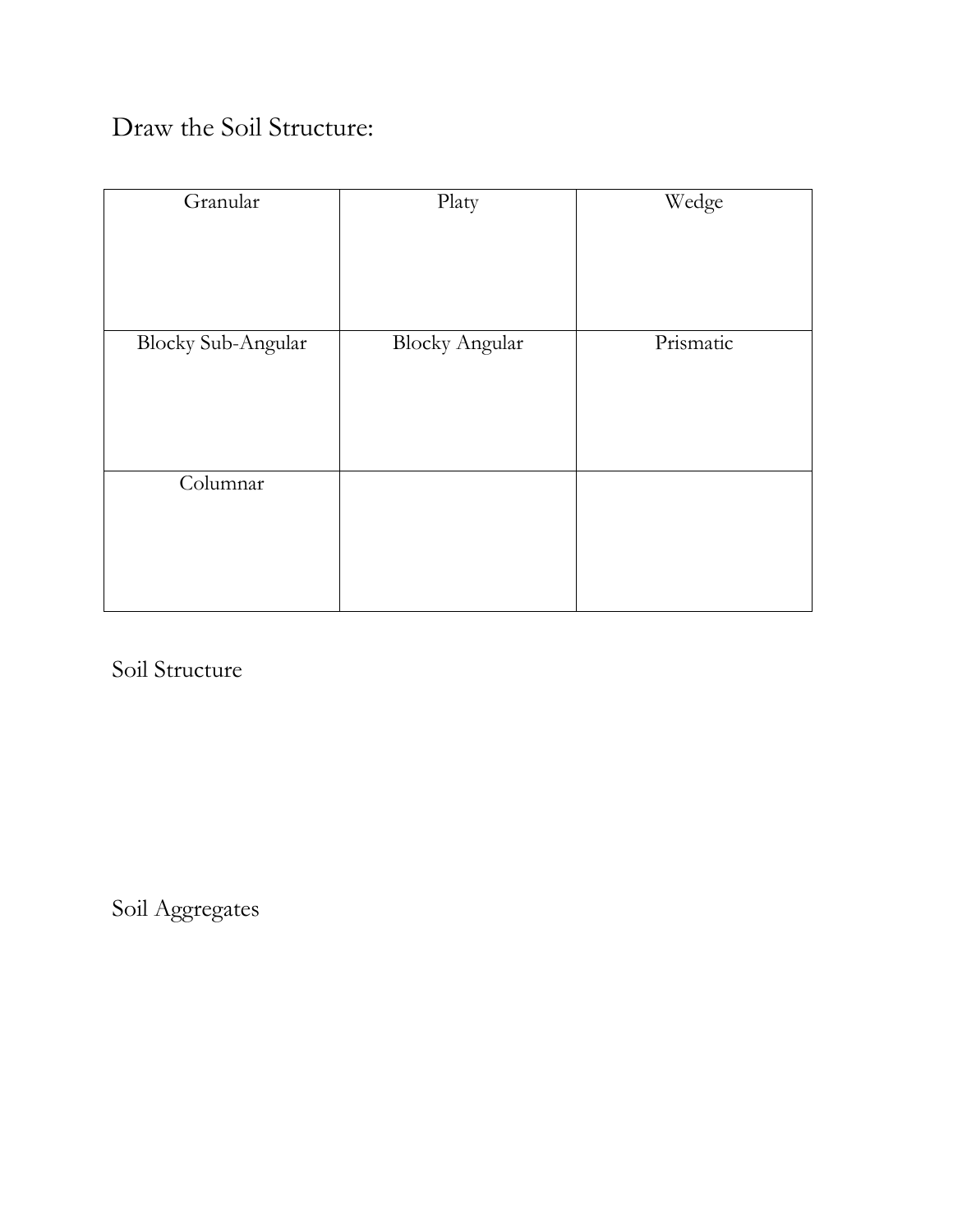# Bulk Density



## Causes of Soil Color

- $\bullet$  -
- $\bullet$  -

## Soil Color Indications

- $\mathbf{r}$
- $\bullet$  -
- $\bullet$  -
- $\bullet$  -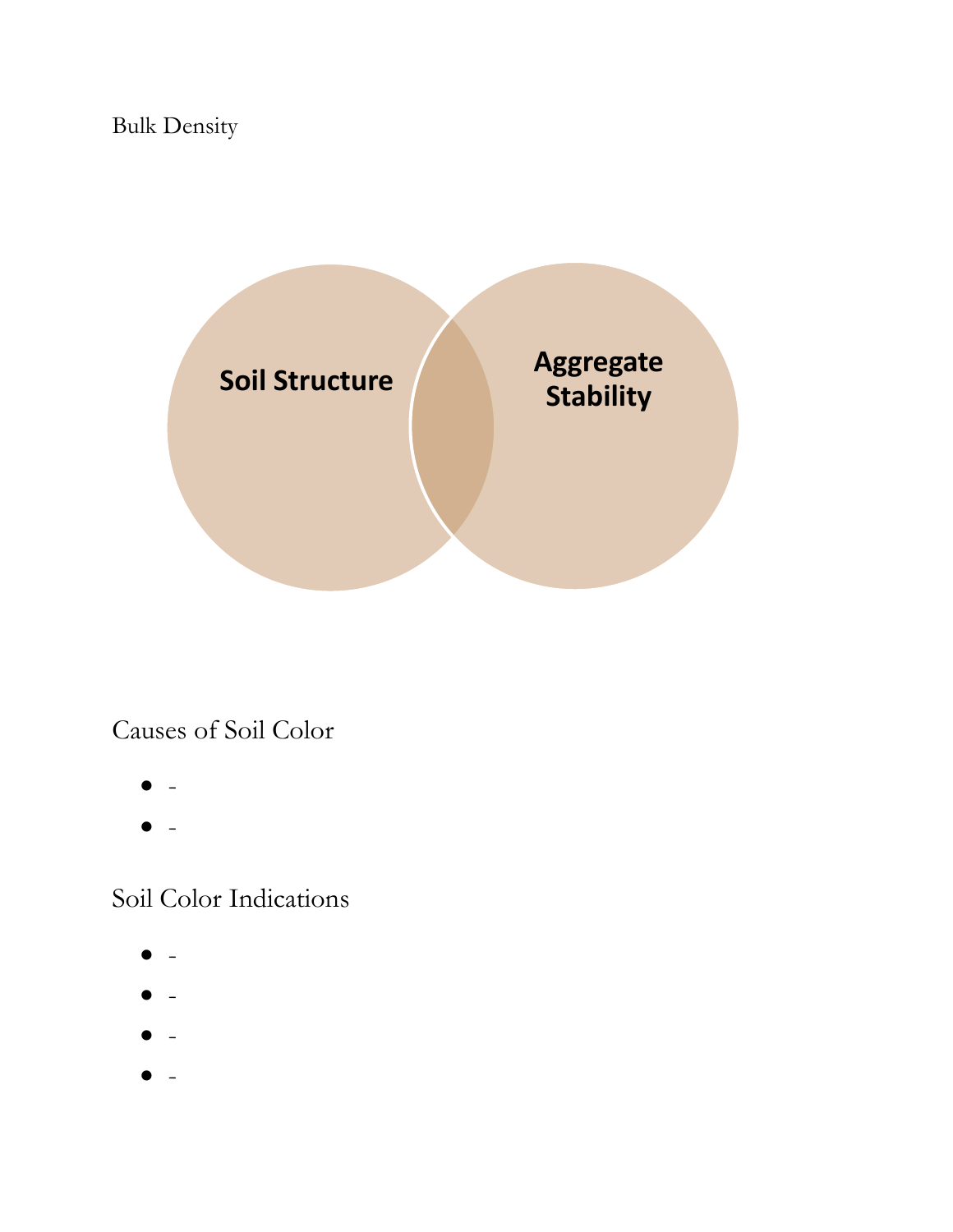## Separating the Components of Soil Lab

Student\_\_\_\_\_\_\_\_\_\_\_\_

## You will need:

- Canning jar or 24oz pop bottle (cleaned with label removed)
- Soil sample
- About 2 cups of water
- 1 teaspoon of Borax
- Blank paper to spread out soil sample
- Permanent Marker

## Follow These Instructions:

- 1. Spread soil sample on blank paper.
- 2. Remove large rocks, trash and roots.
- 3. Break down large pieces of soil.
- 4. Fill jar or pop bottle  $\frac{1}{4}$  full of soil.
- 5. Add water until the jar is  $\frac{3}{4}$  full.
- 6. Add one teaspoon of borax
- 7. Tightly put the lid on the jar and label it with the students' name.
- 8. Shake jar vigorously for about 5 minutes to break apart all soil aggregates.
- 9. Leave the jar undisturbed for at least 24 hours.
- 10. After at least 24 hours. Observe the soil in the jar. Be careful not to disturb the soil.
- 11. Record your findings on the chat below and answer the discussion questions.

| Layer         | Description/Observation: (Color, texture, size, amount) |
|---------------|---------------------------------------------------------|
| Top           |                                                         |
| Middle        |                                                         |
| <b>Bottom</b> |                                                         |